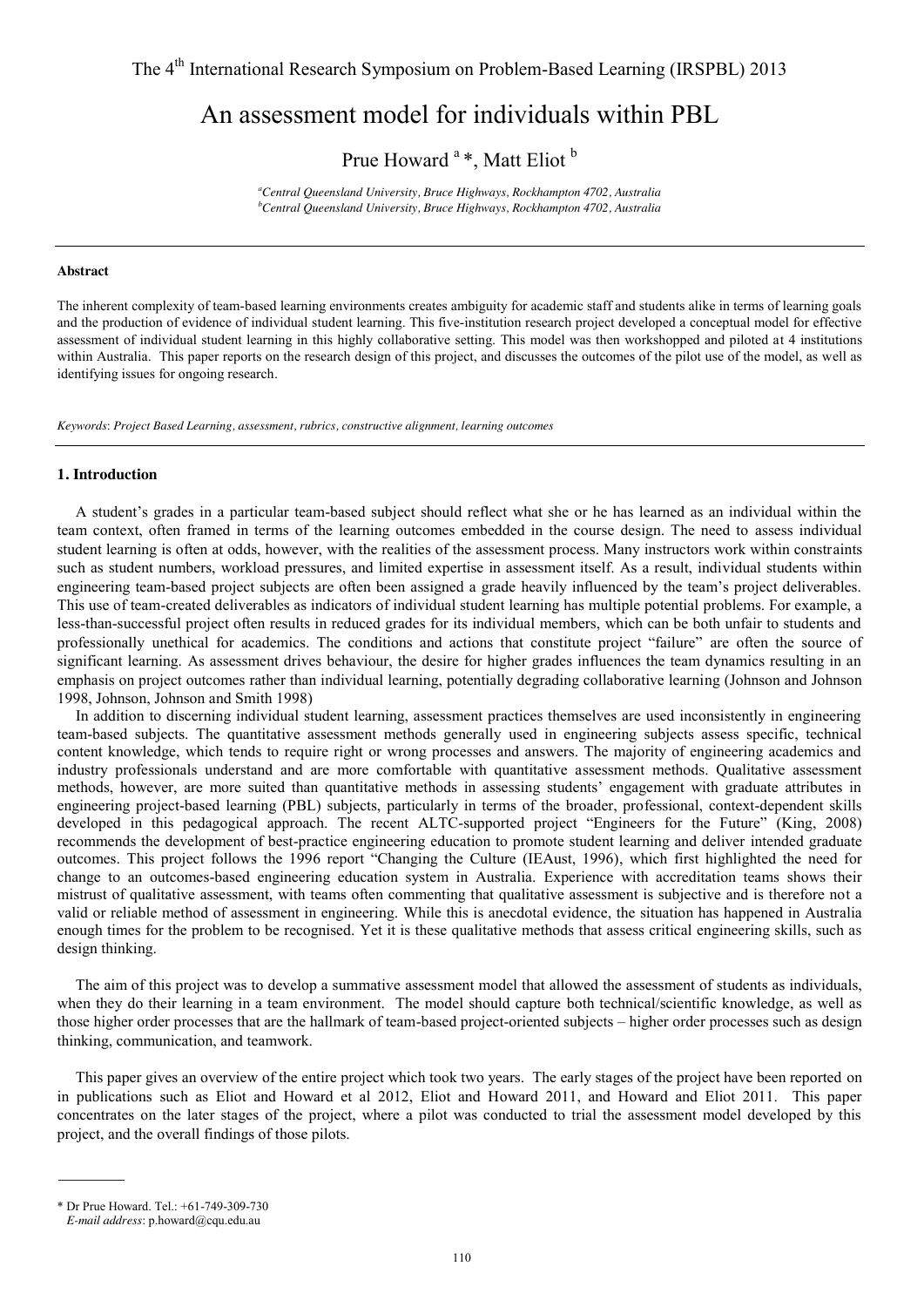# **2. Methodology and methods**

This research and development project is founded on a synthesis of design research (Brown, 1992; Collins, Joseph, and Bielaczyc, 2004) and Grounded Theory inquiry (Strauss and Corbin, 1998; Charmaz, 2006). Design research offers an epistemological approach to investigating theoretical constructions of learning and teaching in the "real world" context of the working classroom. Grounded Theory, a research paradigm founded in the social science context, offers the opportunity to explore participants' lived experience for the purposes of generating theory – in our case, a model of effective assessment of individual students' learning in team-based pedagogies such as PBL. For this project, effective assessment meant a confidence by the assessor that the learning of the individual was being assessed, not the outcome of the team. Additionally effective meant that the desired aspect was being assessed. That is the learning of the individual not the quality or correctness of the product or artefact produced by the team.

Drawing from these methodological traditions, the research team has pursued the following activities:

- 1. Conducted interviews and focus groups with academic staff and students at the five member institutions.
- 2. Analysed the interview transcripts using qualitative data analysis methods to reveal current assessment practices, common and unique understandings of the purpose of assessment, and perceived challenges or limitations.
- 3. Constructed a conceptual model illustrating the essential features of effective assessment of individual student learning in the team-based, project-based setting.
- 4. Implemented a pilot study of the strategic assessment framework based on the conceptual model at the Australian member institutions to explore the feasibility and relevance of the model itself.

The method was based on a list of three initial assumption articulated by the project team:

- Assessment is a significant 'driver' of student learning.
- Collaborative learning emphasizes not just learning content but also the reacculturation of learners as they enter the community of practice of engineering (Bruffee, 1999). It therefore focuses on how the world view of students changes as this reacculturation takes place and assessing this change requires holistic assessment.
- The role of assessment in a learner-centred approach like PBL is somewhat different from that in more teacher-centred approaches. While most students (and many staff) see assessment only as a tool for measuring how much they have learned (assessment of learning), in PBL there is a strong emphasis on using assessment to support and direct student learning (assessment for learning) (Weimer, 2002).

As described in Howard & Eliot, (2011), a conceptual framework was developed and articulated. This model is shown in Figure 1 below.

> **Discerning Proficiency Grading Process Grading Rubric**

Defining and **Demonstrating Competence Evidence Process** 



**Fostering Clarity** Feedback Process

Co-Creating Learning Intent **Learning Outcomes Process** Performance Standards

F O U N D A T I O N **Aligned Subject Design**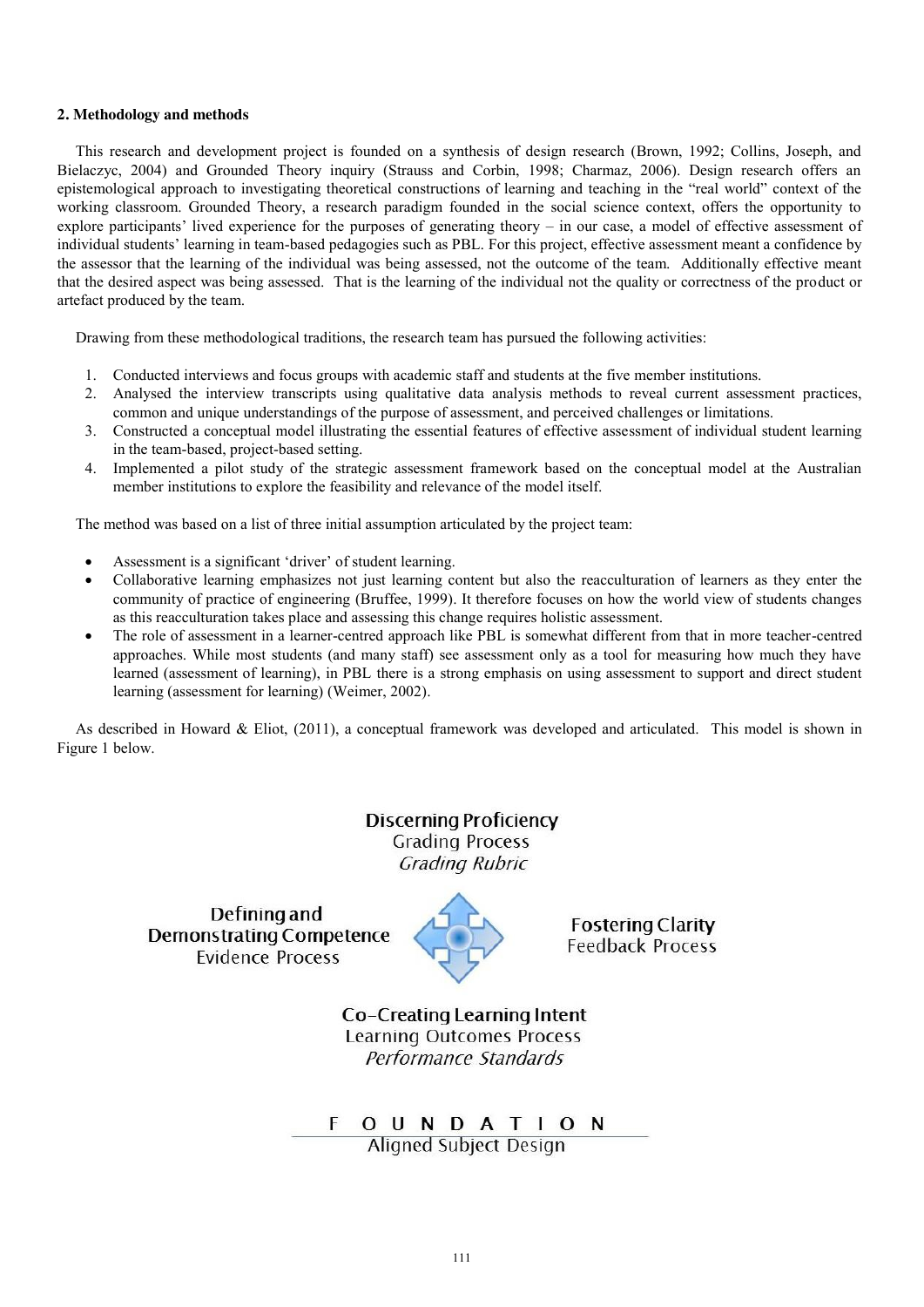# Figure 1. Conceptual Model

The research team presented this conceptual model in conference workshops, at symposia, and in informal presentations and conversations (Eliot, M. and Howard, P., 2011 and Eliot, Howard, et al 2012). During the process of moving from the conceptual model to the strategic assessment framework, we derived a number of founding principles to guide the implementation of the framework in varying institutional contexts.

As a group, we understood that assessment is a significant 'driver' of student learning as a student's perception of the importance of a given subject activity can be directly related to the weighting the activity is given in the assessment process (Black and William, 1998). At the same time, our experience suggests team-based pedagogies, such as project- and problembased learning, offer a new and perhaps confusing context for students because opportunities for individual students to demonstrate their own learning are often limited when team products form the basis for final grades. In addition, the complexity of team products and the team focus on receiving the highest grade can both limit individual students' input into and control over final version of the product

#### **3. The guiding principles**

Reflecting on these and similar observations, as well as the preliminary data analysis findings, (presented in Eliot Howard et al, 2012) the research team developed the following principles to support the adaptation and implementation of the strategic assessment framework at multiple institutions for the Term 2 2011 pilots:

- 1. Assessment is a significant 'driver' of student learning as students' perception of the importance of a given subject activity can be directly related to the weighting the activity is given in the assessment process.
- 2. Quality of assessment depends on the alignment of learning outcomes, teaching and learning activities, and assessment items.
- 3. Learning outcomes are the intellectual contract between staff and students and act as the organizing structure for assessment.
- 4. Students' understanding of the connection between learning outcomes, teaching and learning activities, and evidence of learning is developed through ongoing dialogue between students and staff. This ongoing dialogue is vital for optimal student learning and performance,
- 5. Learning outcomes within a single subject vary in importance and impact, especially when considered within the larger stream of degree-related subjects.
- 6. Learning activities must provide multiple opportunities for individuals to gather personal evidence of learning against the subject learning outcomes.
- 7. Team products, such as reports and presentations, are not evidence of individual student learning.
- 8. Learning teams at the university should differ significantly from working teams in industry in relation to values, practices, and expected outcomes.
- 9. An individual students' final grade should represent their final state of learning as opposed to indications of learning at various points during the term.

The model was then implemented in four pilot trials at the participant institutions in term 2 of 2012.

# **4. The pilot**

The pilot participants were teaching Engineering subjects, each of which involved a significant team project. The research team delivered an introductory workshop to train the participant academic staff for the Term 2 pilots. While the strategic assessment framework made sense to the research team, the pilot was expected to shed light on "naïve" participant's ability to engage with the framework, and integrate the processes within their individual contexts. Contexts were varied even within an individual institution, where some participants were offering totally project-based and hence team-based subjects, while others were delivering team-based projects as a part of a subject. For this reason, the research team members took a mentoring role during these pilots.

The participants were asked to use a final portfolio of evidence as the assessment item for the project work, and mark with two documents as a common basis for using the framework. The portfolio was to be a compilation of evidence produced by each student individually, and required the student to demonstrate how they, as an individual, had met each of the learning outcomes, and to what level.

The documents were a "standards sheet" and a grading rubric. The standards sheet was a matrix of the learning outcomes and the range of expected student outcomes or standards. For each learning outcome, the participants were asked to articulate what would be expected from students for each standard or level of development of that learning outcome. The participants were free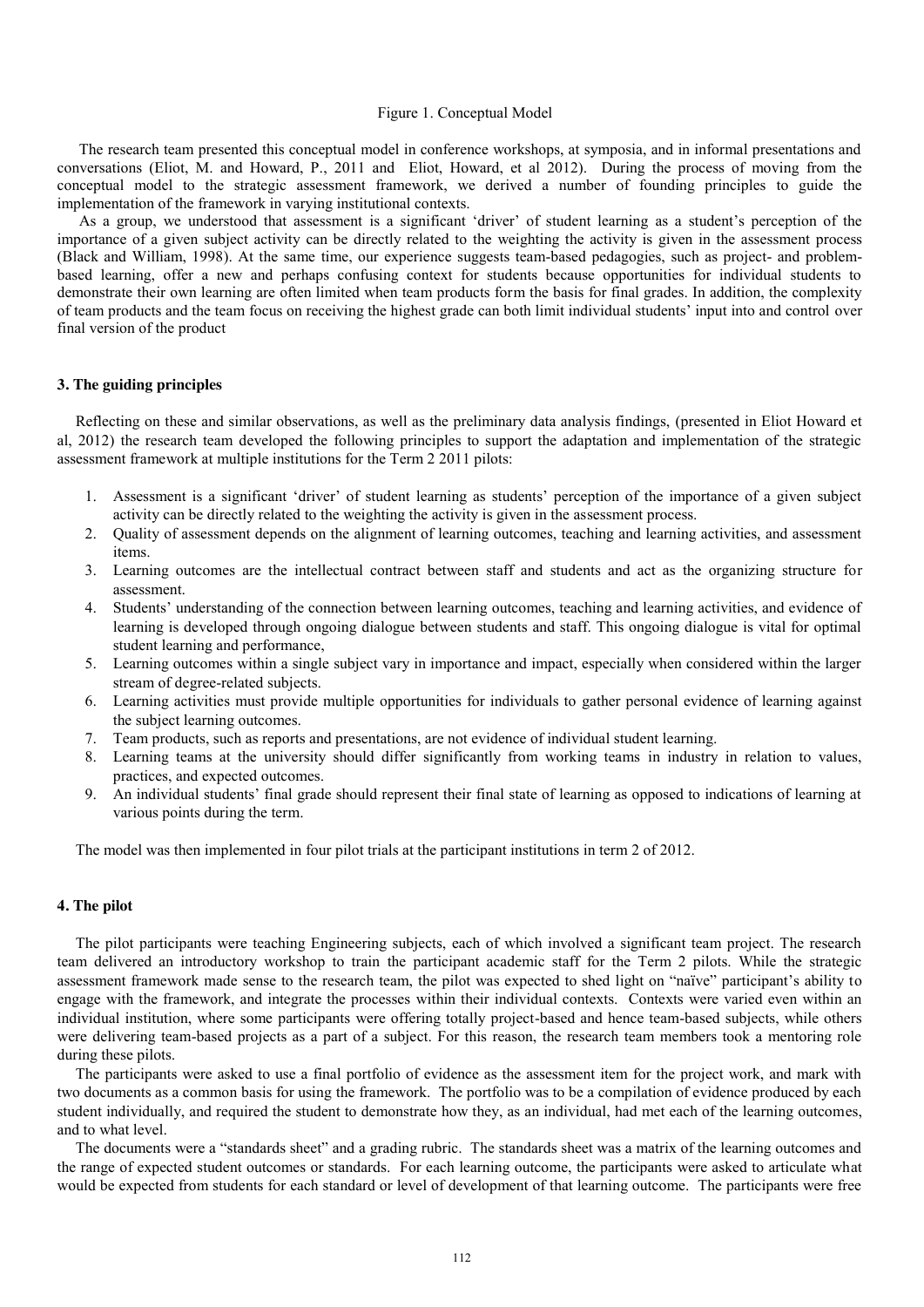to determine how many levels of development would be articulated. Most chose 4, being; unacceptable, acceptable, good, and excellent.

The grading rubric then described how the final grade was determined from the range of evidenced levels of achievement of each of the learning outcomes. In some cases a grade of Pass required all learning outcomes to be met to an acceptable level, in others the requirement was different. However the participants had to decide on, and communicate to the students the process being used, prior to the start of term.

The pilots were conducted at four institutions with a range of participants, who had varying degrees of experience in education. Each participant was mentored by a member of the project team, and regular meetings were held between the mentor and the participant. At the end of the term, interviews were held with the participants by the project evaluator. The mentors as members of the research team provided their own observations to the project officer as part of the data gathering. This was done as a written reflective document as well as informal interviews.

## **5. Outcomes**

Each phase of this multi-phase project revealed important information about the subjective and contextual factors affecting the design and implementation of processes for the effective assessment of individual students in team-based project-oriented classes. These findings emerged from many sources including research team discussions, formal analysis of interview transcripts, as well as anecdotes told by participants and colleagues during workshops, symposia, and informal conversations.

The following comments on the outcomes of the pilots, is based on the reflective observations of the mentors at the end of the project. Most of the participants in the trial felt that they could adapt the framework or elements of the framework and its associated tools to their own teaching even if they hadn't gotten it completely right in this first trial. It was a case of experiential learning for the participants. They had made mistakes and had some successes, and could adapt from those experiences.

Some of the issues that were observed were:

- The workload involved in applying this the first time was an issue. It required the participants to ensure that they did have alignment of the learning outcome, teaching and learning activities and the assessment. One of the main pieces of work requiring time was the participant actually articulating the standards of achievement for the learning outcomes.
- Although the model encourages negotiation with students in refining the criteria, standards and rubric, most participants appeared to have difficulty achieving student engagement of this kind. Institutional constraints such as the necessity to have subject outlines (including assessment details) finalized before the start of term made it difficult to make these discussions meaningful.

The specific observations were broken down into three main areas, content, process and context.

## *5.1. Content Considerations*

There were a range of skills considered.

#### *5.1.1. Assessing technical knowledge and skills*

Team-based project subjects offer an important opportunity to combine both technical knowledge and professional skills within a single integrated learning environment. In terms of assessing technical knowledge, participants reported that written examinations were often seen as the exemplar method of assessment, although some participants also reviewed workbooks and reflective journals. Oral examinations were reported as offering a more comprehensive method for exploring the strengths and limits of a student's technical knowledge and skills.

## *5.1.2. Assessing professional knowledge and skills*

In addition to technical knowledge and skills, participants reported taking professional knowledge and skills into consideration, such as teamwork, working with clients, and the ability to facilitate interactive presentations. Participants sought evidence of student professionalism in their documentation and presentations, by oral examination, and by direct observation of team interactions.

#### *5.1.3. Assessing broad understanding*

Student teams often break complex projects into subsections, with an individual student focusing on a single section. While there are many benefits to this approach, one obvious downside is that students may lack a holistic perspective and do not engage substantively with other aspects of the project which are vital to their overall learning. The term "broad understanding" here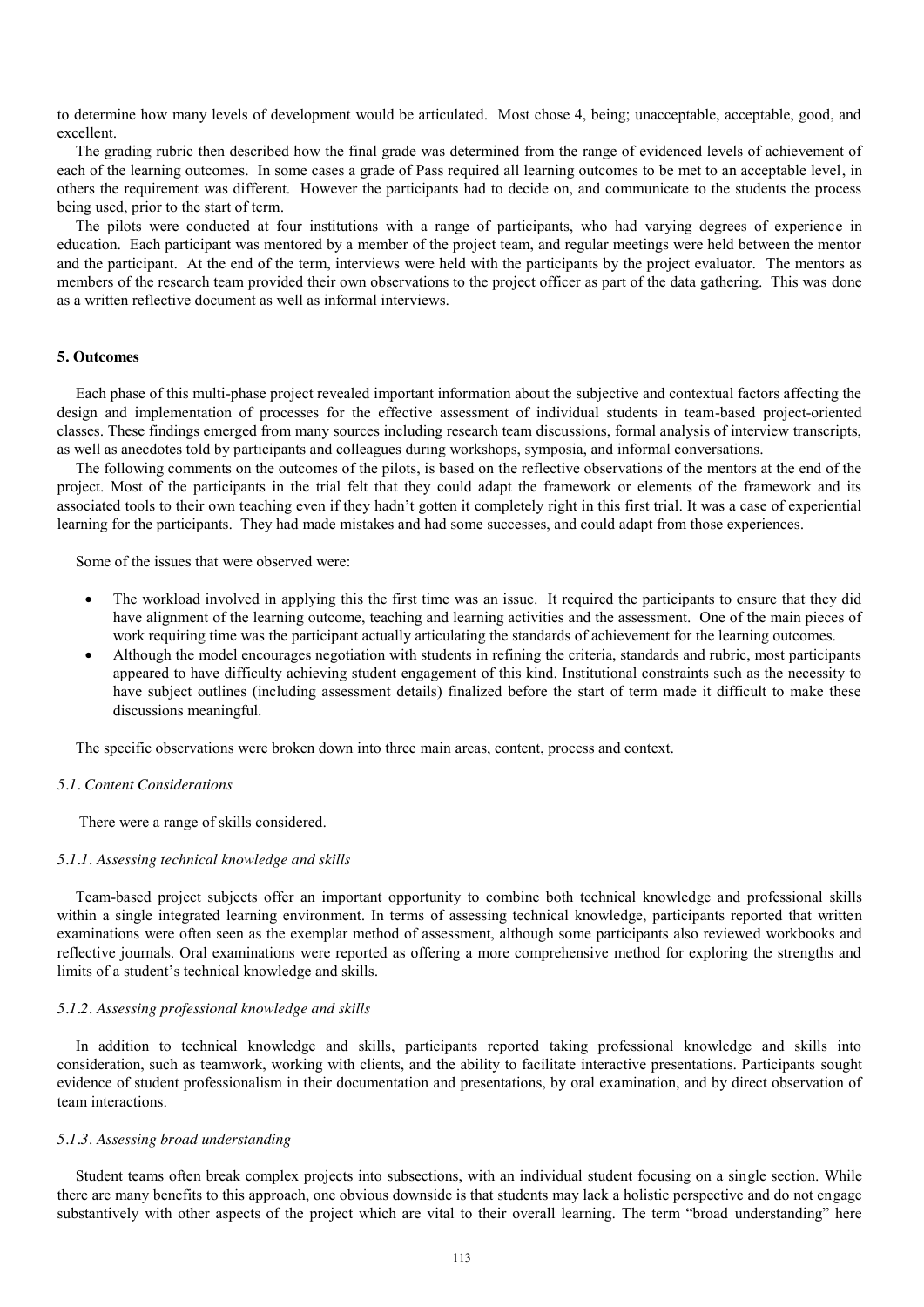refers to an individual student's learning in the areas of the project outside of the specific section they themselves have focused on.

Participants reported that the assessment process was a primary incentive that can motivate students to build broad understanding in team-based project subjects. Participants reported instilling expectations for broad understanding from the beginning of the subject and using oral exams at the end of term to explore the multiple areas of a single project. It is important to note that while broad understanding was seen as important by participants, when pressed these participants were sometimes unable to describe concrete standards by which it could or should be measured.

Participants also reported that assessing for broad understanding was an effective way to identify those "passenger" students who have minimal input or engagement with the team project and rely on the other team members to complete it.

## *5.1.4. Assessing design thinking*

For the purposes of this paper, design thinking is being defined as the chain of reasoning within individuals and team which leads from problem identification to solution development and evaluation. Participants in this research project sought to assess students' design thinking: 1) as a key engineering skill, 2) as a method for assessing multiple competencies including technical knowledge and skills, teamwork, and broad understanding, and 3) as a method for identifying passenger students. Participants reported that written evidence (such as a report or a written exam) was limited in its ability to reveal design thinking, with reflective journals offering at best a limited perspective. Several participants used oral examinations to explore and assess design thinking, often with an emphasis on exploring an individual student's understanding of key decision points in the design process.

#### *5.2. Process Considerations*

There were several processes considered..

#### *5.2.1. Determining individual contributions to team deliverables*

Participants in this study frequently described a need to determine which students worked on particular aspects of a team deliverable such as a report or a presentation. This was seen as an important aspect of assessing an individual student's learning. In addition, participants framed this need in terms of fairness for students, referring to it as a method for identifying passenger students.

To better determine an individual student's contributions to their team's deliverables, participants variously reported doing the following: direct observation of teams; supervisory meetings with teams; requiring explicit attribution in presentations and documents; requiring the submission of team meeting minutes; and creating "milestone" assignments throughout the term that could involve contributions from both individual students and their teams.

#### *5.2.2. Assessing a team's dynamics and the impact on an individual student's learning*

Participants in this study recognised that the quality of team interaction could have a significant impact on an individual student's learning. To better understand team "health", participants used direct observation, observation in supervisory meetings, and peer assessment to look for positive team interaction as well as power imbalances and significant differences in contribution.

#### *5.2.3. Assessing nternational students*

Participants expressed concerns about assessing international students within their subjects in terms of varying levels of English language skill, possibly mismatched expectations about classroom behaviour, the need for local knowledge (i.e., Australian standards), and prior experience with hands-on laboratory sessions. Participants varied in their response to these concerns, ranging from instructors holding international students to less rigorous standards to instructors expecting international students to demonstrate knowledge and skills at levels equal with domestic students. Many participants talking about this consideration, however, simply described the situation as "difficult" without articulating how they personally responded to it.

## *5.2.4. Use of formative assessment opportunities*

Many participants in this project recognised that formative assessment opportunities offered at strategic points across the term were necessary to keep teams "on track" toward the completion of the team project with its embedded learning goals. Formative assessment opportunities included reports (such as design briefs or requirements reports), shorter written assignments (such as status reports) and presentations. A few participants used only summative assessment measures implemented at the end of term, suggesting they also offered students and teams verbal formative guidance throughout the term.

#### *5.2.5. Assessing against learning outcomes/objectives*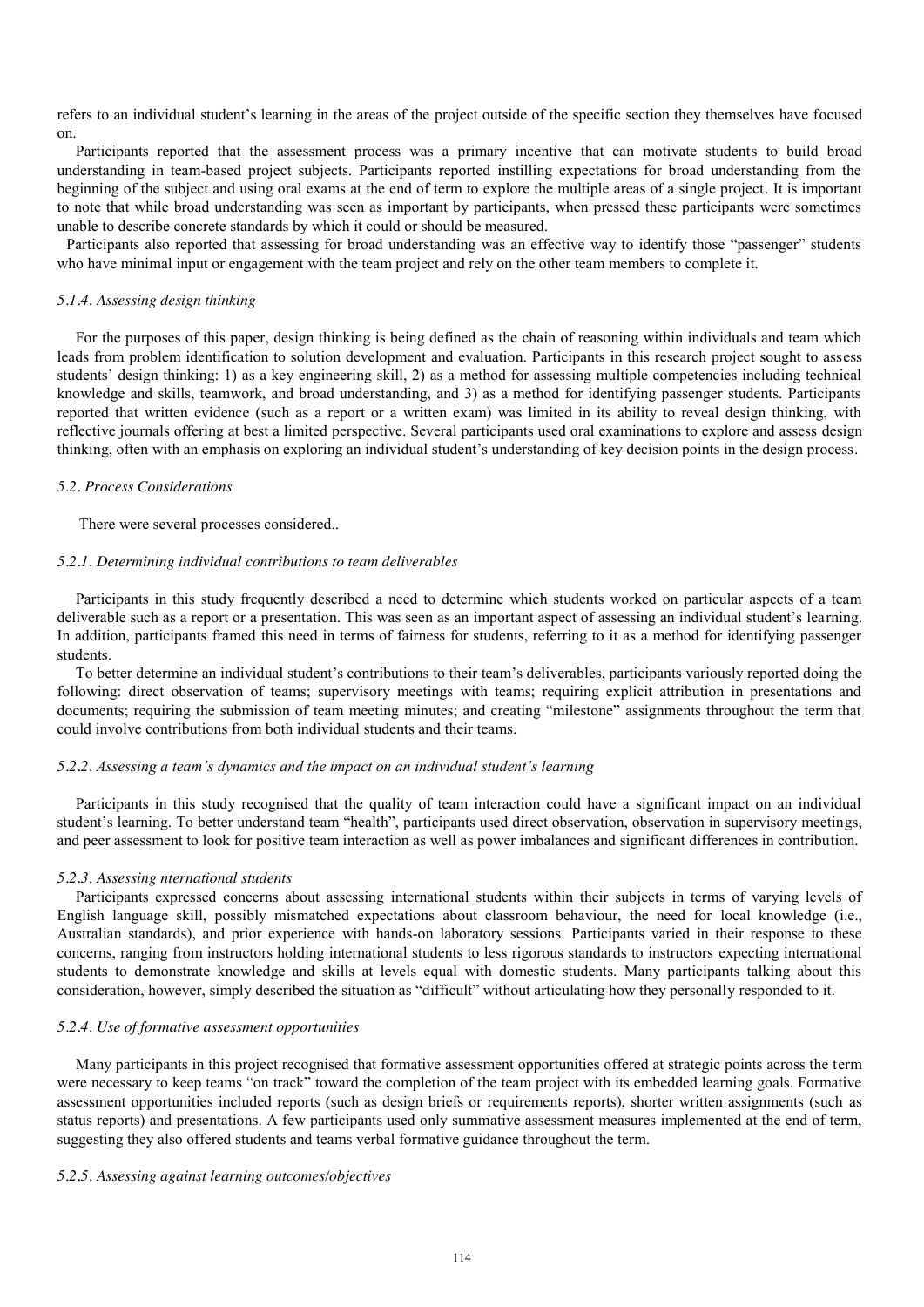Participants varied widely in their experience of and engagement with assessing against learning outcomes. Some participants implied that the subject learning outcomes were tangential to their teaching and assessment practices. When discussing learning outcomes, participants also described some frustration with learning outcomes about professional skills, suggesting that there was a "mandate" to focus on the technical aspects of the subject. In addition, some participants reported uncertainty about their own interpretation of the learning outcomes, suggesting that taking a team teaching approach can create opportunities for instructors to refine their understandings of the learning outcomes through discussion with fellow instructors.

#### *5.2.6. Balancing teaching and assessment*

Several participants used language suggesting that teaching practices were separate from assessment practices. These participants reported that time they spent on assessment processes was reducing the time they could be delivering subject content.

#### *5.3. Contextual Considerations*

There were a range of contexts considered..

### *5.3.1. Number of students in a subject*

Participants spoke about the relationship between subject enrolment and quality of assessment, suggesting that larger student numbers lead to both a decrease in the number of opportunities for students to present evidence of their learning and a decrease in the sophistication of the feedback being offered to students. In some cases, team interaction was seen as a corrective factor with the belief that team members can offer each other important and useful feedback in an ongoing manner throughout the term.

#### *5.3.2. Number of academic staff involved in delivering a subject*

Those participants who delivered their subjects as part of a teaching team report two considerations in terms of assessment in team-based subjects. One consideration was variability among team members in terms of experience with and understanding of the assessment practices within the subject. Where variability is great, the need to train the teaching team added to the overall workload for the subject. Another consideration reported was variability in the interpretation of student evidence within the teaching team. This consideration again addresses one difficulty in outcomes-based teaching in the teaching team context: building a shared understanding of 1) the learning outcomes themselves and 2) what counts as student evidence for mastering a particular outcome.

#### *5.3.3. Familiarity with team based pedagogies*

This project included participants who taught in dedicated team-based programs using Project Based Learning (PBL) as well as participants employing team-based formats within a more traditional lecture-based curriculum. Some participants in this project were relatively new to teaching team-based subjects while more experienced participants were mentoring instructors who were new to this teaching context. In both cases, participants spoke of the limitations of inexperience with the team-based context on assessment quality.

## *5.3.4. Familiarity with the subject*

Similarly, participants reported that relative inexperience with a subject could affect the design and implementation of assessment items as well as interpretation of the resulting evidence. These preliminary findings illustrate the complexity of the assessment process for engineering instructors in the team-based setting: multiple types of learning to be assessed; an often limited understanding of both the assessment process and the team-based learning environment; and contextual considerations that affect participants' ability to engage in the assessment of student learning in team-based coursework.

# **6. Conclusions**

AIn this project, researchers from five tertiary institutions investigated current practices for assessing individual student learning in team-based undergraduate engineering coursework and from this investigation constructed a strategic framework which effectively assessed individual student learning in the team context. Undergraduate engineering education is becoming increasingly outcomes-driven, as professional organisations seek to define the evolving skillset necessary to join the profession. While the assessment framework proved effective, a major finding of this project was a fundamental lack of knowledge in the pilot participants of this project regarding the functions and the affordances of learning outcomes in the engineering curriculum.